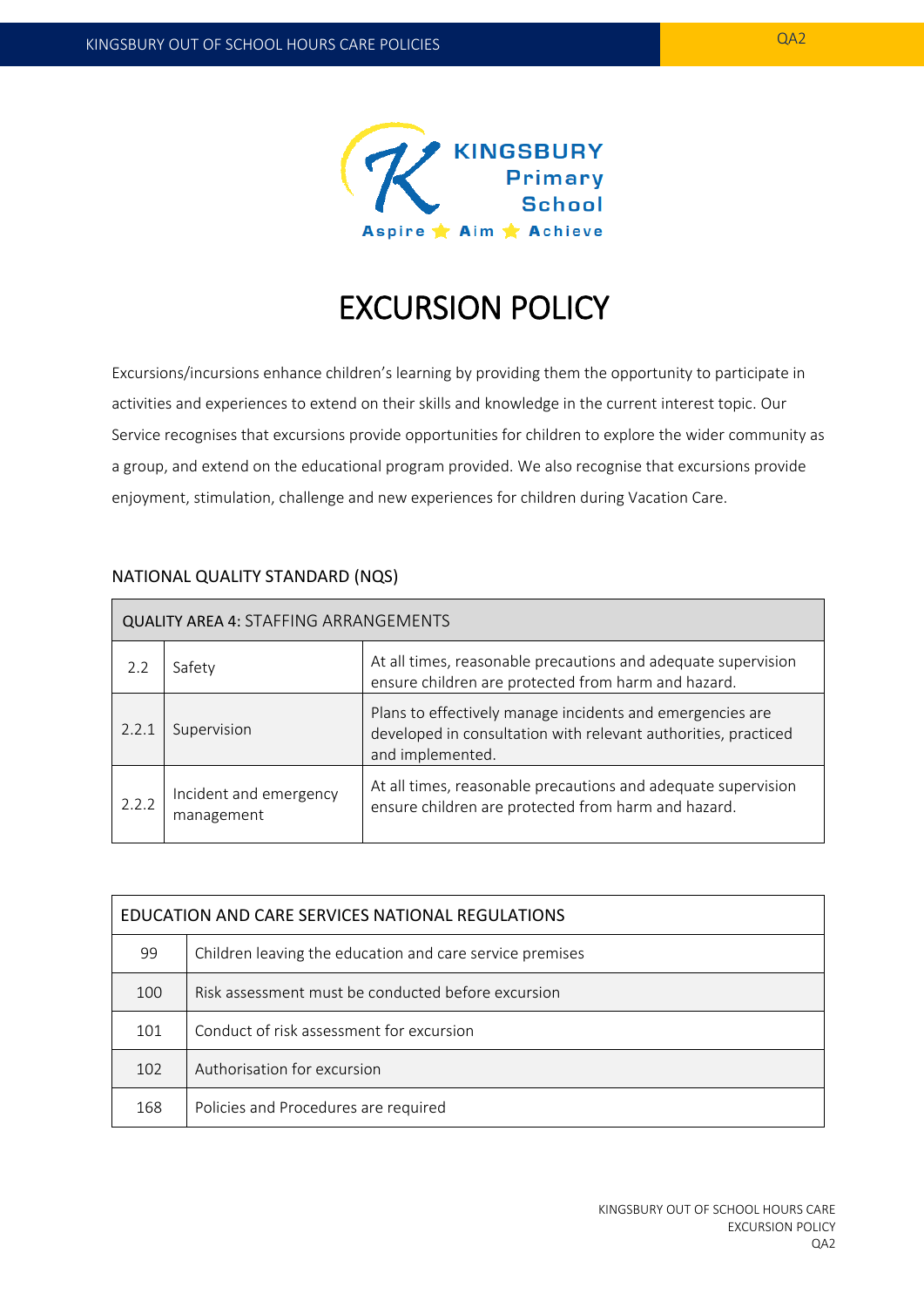#### RELATED POLICIES

Anti-Bias & Inclusion Policy Code of Conduct Policy Educational Program Policy Family Communication Policy Incident, Illness, Accident and Trauma Policy Interaction with Children, Family and Staff Policy Orientation of New Families Policy Privacy and Confidentiality Policy Respect for Children Policy Supervision Policy

#### PURPOSE

To ensure that all excursions and incursions undertaken by our Outside School Hours Care Service are planned and conducted in a safe manner, maintaining children's wellbeing at all times in accordance with National Legislation. We believe excursions/incursions provide the children with the opportunity to expand and enhance their skills and knowledge gaining insight into their local and the wider community.

#### SCOPE

This policy applies to children, families, staff, management, and visitors of the Service.

#### IMPLEMENTATION

Our Service regularly schedules excursions and occasionally incursions for children during our Vacation Care program. These activities will be planned and conducted with the children's safety and wellbeing in mind at all times, adhering to the National Regulations and other relevant Service policies and procedures.

All excursions must be approved by the Approved Provider (School Principal) and logged into the DEECD 'Student Activity Locator' prior to the date.

#### EXCURSION RISK ASSESSMENT

- Management must conduct a risk assessment which reflects National Regulation 101 before an authorisation is scheduled under regulation 102 to determine the safety and appropriateness of the excursion/incursion.
- The OSHC Service will use an *Excursion/Incursion Risk Assessment*.
- The OSHC Service will notify families about the excursion using an *Authorisation for Excursion* Letter.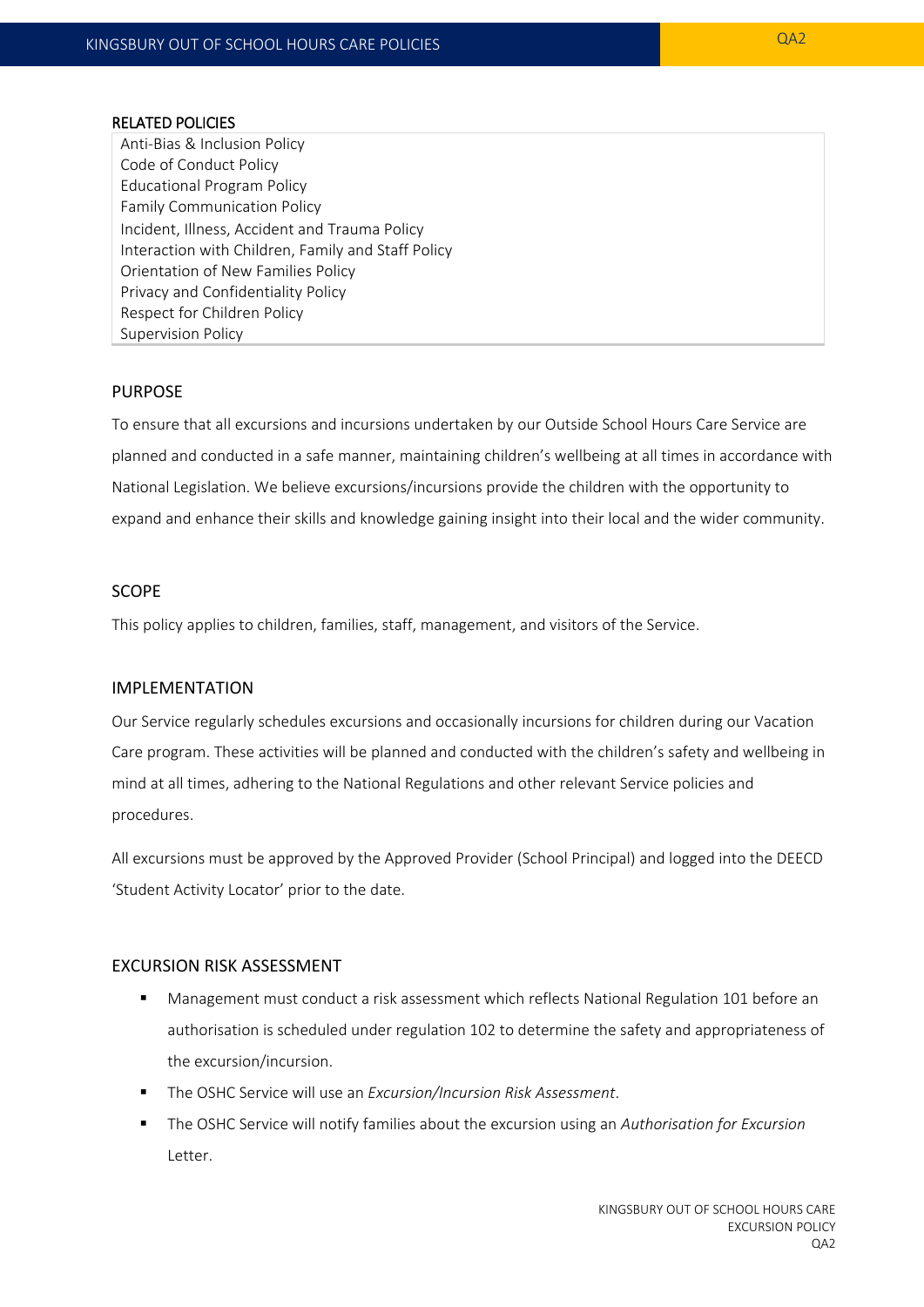- Families have a right to view the risk assessment prior to the excursion/incursion upon request in which the OSHC Service must comply with ensuring all information is available.
- A risk assessment must:
	- 1. Identify and assess risks that the excursion/incursion may pose to the safety, health, and wellbeing of any child being taken on the excursion.
	- 2. Specify how the identified risks will be managed and minimised.
	- 3. Consider the proposed route and destination for the excursion and any water hazards.
	- 4. Reflect on any risks associated with water-based activities.
	- 5. Consider the transport to and from the proposed destination for the excursion.
	- 6. Consider the ratio of adults to children involved in the excursion.
	- 7. Consider the risks posed by the excursion/incursion, the number of educators or other responsible adults required to provide supervision, and whether any adults with specialised skills are required (e.g. life-saving skills).
	- 8. Consider the planned activities.
	- 9. Determine the duration of the excursion.
	- 10. Consider items that should be taken on the excursion (mobile phone, emergency contacts, first aid kit, medical plans, etc.).

### PARENT AUTHORISATION

- The Nominated Supervisor must ensure that a child is not taken outside the OSHC Service premises on an excursion unless written authorisation has been provided.
- The authorisation must be given by a parent or other authorised person named in the child's enrolment record.
- The authorisation form must state:
	- 1. The child's name;
	- 2. The reason the child is to be taken outside the premises;
	- 3. The date the child is to be taken on the excursion (unless the authorisation is for a regular outing);
	- 4. A description of the proposed destination for the excursion;
	- 5. The method of transport to be used for the excursion;
	- 6. The proposed activities to be undertaken by the child during the excursion;
	- 7. The period the child will be away from the premises;
	- 8. The anticipated number of children likely to be attending the excursion;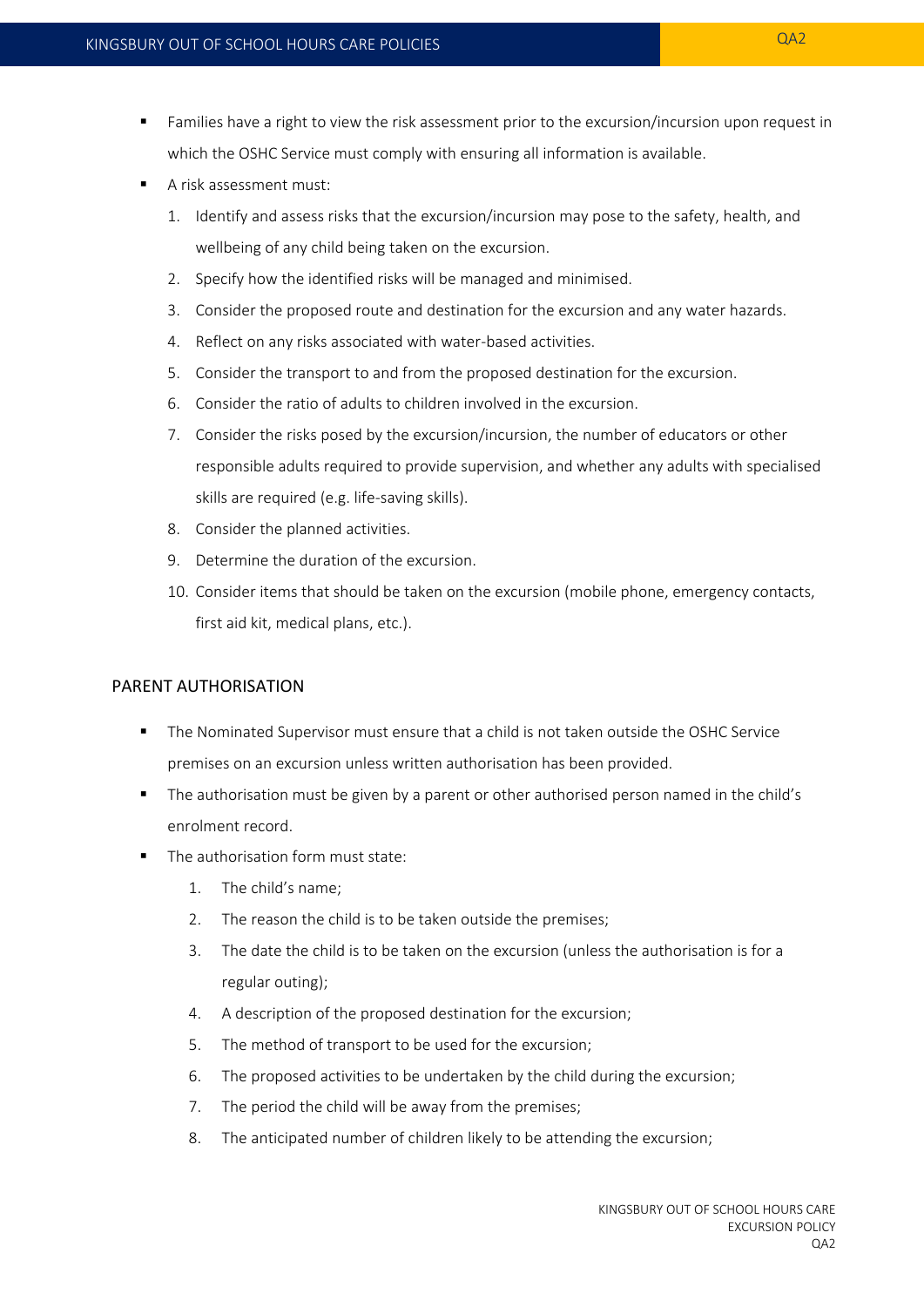- 9. The anticipated ratio of educators attending the excursion to the anticipated number of children attending the excursion
- 10. The anticipated number of staff members and any other adults who will accompany and supervise the children on the excursion;
- 11. That a risk assessment has been prepared and is available at the OSHC Service.
- If the excursion is a regular outing, the authorisation is only required to be obtained once in a 12-month period.

## SUPERVISION REQUIREMENTS

#### The Nominated Supervisor will ensure that:

- A minimum of two (2) staff are on duty at all times.
- The Educator/staff ratios as required by law will be adhered to at all times:
	- o General excursions: 1 Educator for every 8 children.
	- o High-risk excursions, for instance those involving swimming or water hazards: 1 Educator for every 5 children.
- In accordance with the National Standards, staff accompanying excursions will hold appropriate First Aid, and when applicable, swimming certificates.
- Staff will supervise children closely on excursions and conduct head counts and similar techniques.
- Only students that have displayed sensible, reliable behaviour at school/OSHC will be permitted to participate in excursions. Parents will be notified if their child is in danger of losing the privilege to participate in an excursion due to poor behaviour at the program. The decision to exclude a student will be made by the Approved Provider and Nominated Supervisor (Coordinator). Both the parent and the child will be informed of this decision prior to the excursion.

### ON THE DAY OF THE EXCURSION

The Coordinator and all staff will ensure that the following items are brought along on excursions:

- **The program's mobile telephone, in working order.**
- **The emergency telephone contact numbers for each child, including their parents/guardians,** emergency contacts, and registered medical practitioner or service.
- A suitably equipped first aid kit (including EpiPen) and prescribed authorized medication to be administered during the excursion.
- Emergency medical plans for any children with a diagnosed condition, e.g. asthma plans.